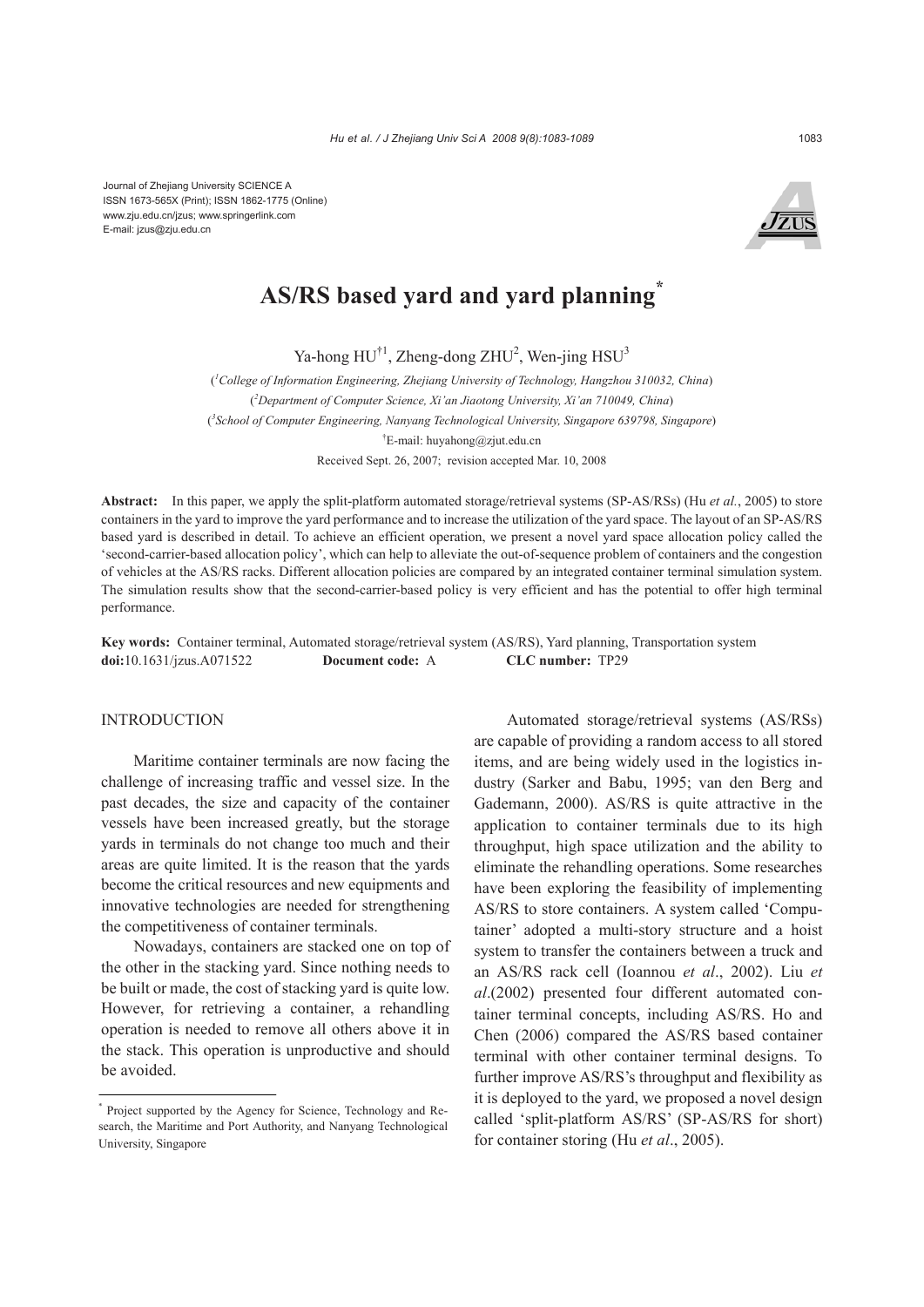As yard performance has great impact on the overall throughput of a terminal, an efficient yard planning is quite important. There is quite a lot of research in this area. McDowell *et al*.(1985) developed a mathematical model to determine the stacking configuration after analyzing the container handling operation. Chung *et al*.(1988) developed and tested the strategies that could reduce the unproductive movements of the stacker crane. Watanabe (1991) provided a simple method for estimating the number of rehandling operations. de Castilho and Daganzo (1993) gave the general expressions for the expected number of handling efforts to retrieve one container from a storage stack under the segregation and non-segregation storage policies. Taleb-Ibrahimi *et al*.(1993) proposed the storage policies for the local export containers. Kim (1997) presented several tables and equations to estimate the number of rehandling operations for the next pick-up. Kim and Kim (1999) derived a formula representing the relationship between the stack height and the number of rehandling operations. To increase the land utilization of the yard, Chen (1999) compared various storage strategies. Kim *et al*.(2000) and Kim and Park (2003) proposed some programming models to address the problem of yard space allocation. Zhang *et al*.(2003) used a rolling horizon approach to address the same problem. Fu *et al*.(2007) reduced the problem of space allocation to a 2D packing problem with a time dimension. Han *et al*.(2008) proposed a mixed integer programming model to determine the storage locations of incoming containers.

Till now, to the best of our knowledge, there is no research for applying SP-AS/RS to the container terminals. In this paper, we present a yard plan for the SP-AS/RS based yard and build a simulation model called 'high capacity terminal simulation system' (HCTS for short) to evaluate our design.

## SP-AS/RS BASED STORAGE YARD

## **Design of SP-AS/RS (Hu** *et al***., 2005)**

The innovation of SP-AS/RS lies in the novel design of the storage/retrieval machine (SRM), which has separate horizontal and vertical movement mechanisms. This design is to increase the throughput and carrying capacity of AS/RS. With the new SRM, SP-AS/RS can handle extra large and heavy sea containers. The structure of SP-AS/RS is illustrated in Fig.1. For more details about the structure and operation of SP-AS/RS, interested readers are referred to (Hu *et al*., 2005).



**Fig.1 Structure of the split-platform AS/RS (Hu** *et al***., 2005)**

Compared with an AS/RS using conventional SRM, the SP-AS/RS has many advantages, including the ability of handling heavier loads at a higher speed, higher performance and better tolerance of faults (Hu *et al*., 2005).

In the container terminal application, when a container is to be taken to a vessel by a truck, it will be first transferred from its storage location to the horizontal platform (HP) on the corresponding tier. The HP then moves to the first bay of the rack to transfer the container to the vertical platform (VP). After that, the VP goes down to the first tier with the container and transfers it to the I/O station. A yard crane is responsible for picking up the container on the I/O station and putting it on the truck.

#### **Different types of AS/RS racks**

To accommodate the different sizes of containers, we designed three different types of AS/RS racks as shown in Fig.2. A 20-foot rack can only hold 20-foot containers, and a 40-foot rack is for storing 40-foot containers. Each cell inside a mixed rack can store either one 40-foot container or two 20-foot containers. The use of mixed racks provides the flexibility to cope with the capacity demand by 20- or 40-foot containers at peak hours.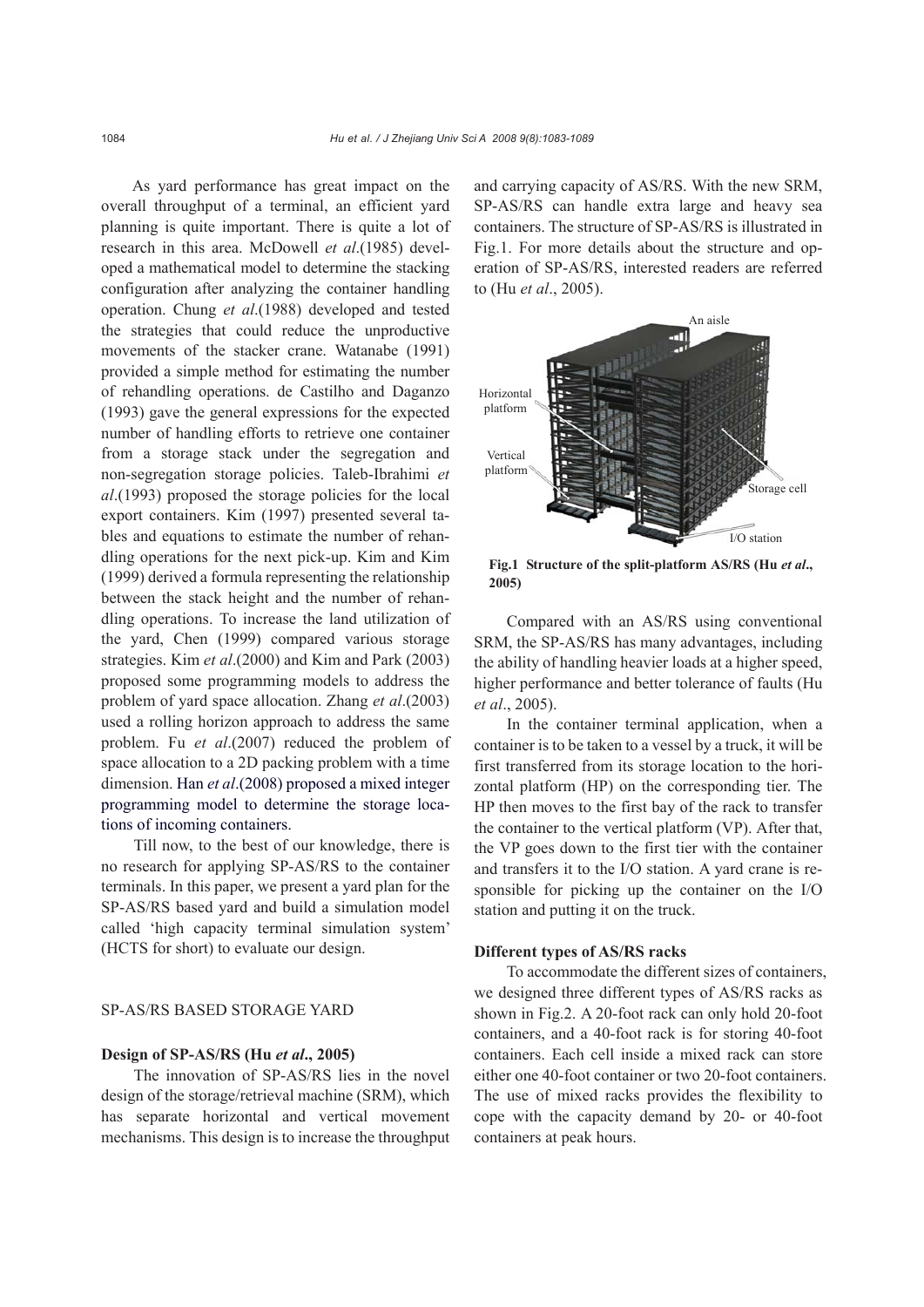

**Fig.2 Schematic view of the three types of AS/RS racks (top view). (a) A 20-foot rack; (b) A 40-foot rack; (c) A mixed rack**

Different types of racks can be connected flexibly according to different yard operation practice. Fig.3 shows some of the rack configurations in HCTS, and the letter inside a rack denotes the rack type. In Fig.3a, two 40-foot storage units (one storage unit refers to two SP-AS/RS racks in an aisle, as shown in Fig.1) are placed side by side in the middle and one 20-foot storage unit is located at each end. Fig.3b shows one 40-foot storage unit in the middle and two 20-foot storage units at its each side. In Fig.3c, there are four mixed racks in the middle, which are connected by one 20-foot HP and two 40-foot HPs. Thus, both 20- and 40-foot containers can be stored to (retrieved from) the mixed racks. This configuration demonstrates the flexibility of the yard layout when SP-AS/RS is applied.



**Fig.3 Three types of AS/RS rack connections (top view). The letters 'A', 'B' and 'C' represent a 20-foot rack, a 40-foot rack and a mixed rack, respectively**

#### **Yard layout**

Similar to a conventional yard, the ground space of an SP-AS/RS based yard is partitioned into many rectangular blocks to place AS/RS racks. These storage blocks are separated by the traffic lanes for vehicles. Fig.4 shows how the yard space is partitioned into blocks, and Fig.5 shows how a block is divided into sections. In Block 1, the AS/RS rack connection shown in Fig.3a is adopted. The connection type in Fig.3b is used for the racks in Block 3. The storage cells in these two blocks are dedicated to storing 20- or 40-foot containers. Mixed racks are placed in Block 2 with the connection shown in Fig.3c. Since the racks in Block 1 to Block 3 are using different types of connections, we group them together and call this combination a 'block group'. In this way, the total yard can be divided into several block groups, and each block group contains three blocks.



RMG: rail mounted gantry

**Fig.5 Structure of a block in an SP-AS/RS based yard**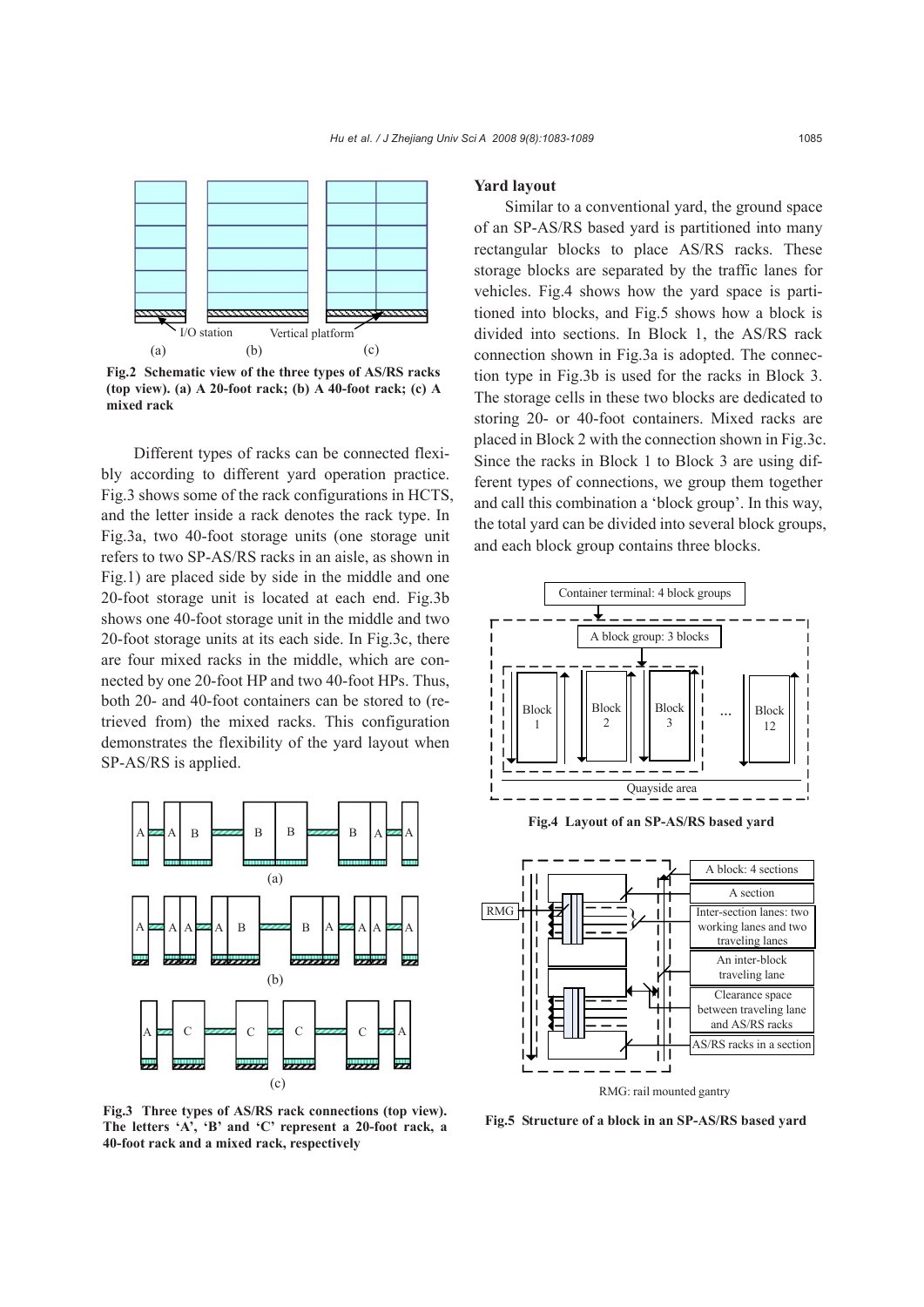Fig.6 provides a snapshot of an SP-AS/RS based yard in HCTS. The block groups and blocks are labeled.



**Fig.6 Snapshot of an SP-AS/RS based yard** 

# **Interface between SP-AS/RS and the transport system**

The working lanes and traveling lanes have been shown in Fig.5. When a truck arrives at the I/O station of an AS/RS rack, it will be served by an RMG (rail mounted gantry). Fig.7 shows a snapshot.



**Fig.7 Snapshot of the interface between SP-AS/RS and the transport system**

If a truck comes to an AS/RS rack to deliver a container, the RMG will pick up the container from the truck and put it on the I/O station. The truck may go for the next job while the container stays at the I/O station waiting for being transferred to its destination cell by the vertical and horizontal platforms. If the truck comes for a container, it has to wait until the platforms move the container onto the I/O station. The container is then put on the truck by the RMG.

## SPACE ALLOCATION POLICIES

Yard space allocation is one of the intractable issues in the container terminals. One reason is that normally only local information is available when allocating yard space to the containers. Another reason is the interleaving operations of loading and unloading in the yard. Lack of yard space also interferes the execution of some allocation policies, and the uncertainties (e.g., congestion) of the transport system bring more difficulties to this issue. Due to these factors, manual interference exists in allocating storage space to containers. To design suitable allocation policies for the SP-AS/RS based yard, we refer to the guidelines from practice of the conventional yard.

## **Randomized allocation policy**

The idea of randomized allocation policy is quite natural. It spreads the containers evenly in the yard to prevent the congestion of vehicles. Before a vessel's berthing, a suitable AS/RS cell is randomly chosen for each of the containers to be put into the yard. The same rules are applied to local import containers.

In HCTS, the yard planner follows the following steps to allocate an AS/RS cell for a 20-foot container:

(1) Randomly choose a 20-foot rack which still has empty cells, and then randomly choose a cell inside the rack;

(2) If the above operation is impossible as all the 20-foot racks are full, first randomly choose a mixed rack which has empty cells, and then randomly choose an empty 20-foot cell for this container;

(3) If still no empty cell can be found, report 'yard is full'.

In the case of allocating a cell for a 40-foot container, the process is similar.

However, by analyzing the performance of HCTS using the randomized yard space allocation policy, several disadvantages were discovered. One is the out-of-sequence problem which occurs during the loading operation. When the yard storage locations for the containers in the same loading list are too scattered, these containers may not be able to reach the quay crane (QC) in the correct order, which is very important for the correct operation of a QC. For example, the containers to be loaded first are quite far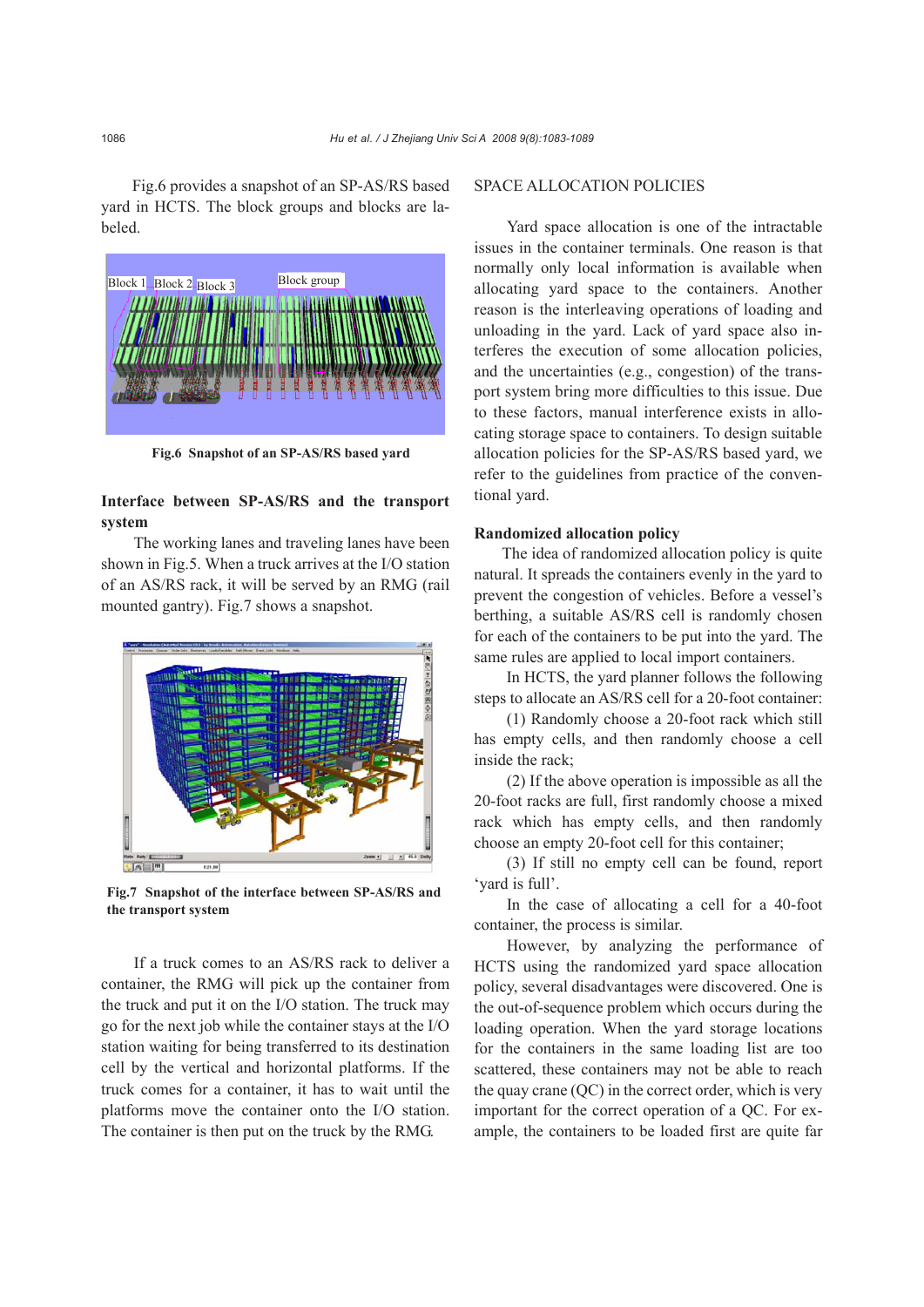away from the quayside, but the containers very near the QC should be loaded later. Since there is much less distance for the latter containers to reach the QC, it is quite likely for them to arrive earlier than the former ones. The out-of-sequence problem can cause traffic congestion at the quayside and lower the QC performance.

The other problem is that sometimes there is contention for the same AS/RS I/O station among different vehicles. If the consecutive containers in a job list are allocated to the same AS/RS rack, the vehicles handling them have to go to the same rack one by one. Sometimes, these vehicles may reach the rack at almost the same time due to the different travel time delays. If the I/O station is still serving another vehicle when a new vehicle arrives, the new comer has no choice but to wait. In this case, not only the throughput of the transport system will be lowered, but also other problems such as parking lots for the waiting vehicles have to be solved.

#### **Second-carrier-based allocation policy**

To solve these problems, the second-carrierbased allocation policy is proposed. The second carrier means the vessel into which the discharged transshipment containers will be loaded. The idea of the second-carrier-based allocation policy comes from the concept of 'cluster yard'. Based on this concept, the containers are allocated according to their second carriers. The basic rules for the second-carrier-based allocation policy are as follows:

(1) The containers to be loaded onto the same second carrier should be stored in the AS/RS racks relatively close to each other.

This rule helps to solve the out-of-sequence problem. An allocation window is used to localize the racks for one second carrier. Fig.8 provides an illus-



**Fig.8 Illustration of the idea of an allocation window.**  $H_i$ **,**  $H_i$  **and**  $V_i$ **,**  $V_i$  **are the horizontal and vertical coordinates to bound the window, respectively** 

tration of the idea of an allocation window.  $H_i$ ,  $H_j$  and  $V_i$ ,  $V_i$  are the horizontal and vertical coordinates to bound the window, respectively. The size and position of an allocation window are decided according to the number of containers to be loaded onto the second carrier and its possible future berthing location. At the same time, the number of free storage cells in the window is also a factor to be considered when the size of the window is determined.

(2) As the QC used in HCTS works four times faster than a yard crane, at least four yard cranes are needed to serve one QC. To reduce the congestion in the yard, preferably the yard cranes are chosen from different yard blocks.

(3) The actual number of the racks reserved for a QC depends on the number of containers to be loaded. These racks will be assigned to the containers in the loading list of the QC in a round-robin fashion according to the loading sequence.

Fig.9 illustrates this method. For example, Racks 1 to 4 serve the same QC. The containers numbered 1, 5, 9, … in the QC's loading list will be assigned to Rack 1, and the containers numbered 2, 6, 10, … will be allocated to Rack 2, and so on. This kind of assignment can alleviate the vehicles' contention for the same AS/RS I/O station.



Containers in the loading list of the quay crane

**Fig.9 Round-robin fashion of assigning racks**

(4) The local import containers are assigned to outer racks to prevent the local hauliers' vehicles from going into the inner yard, which may lead to the traffic overlap between the hauliers' vehicles and the lateral transport system.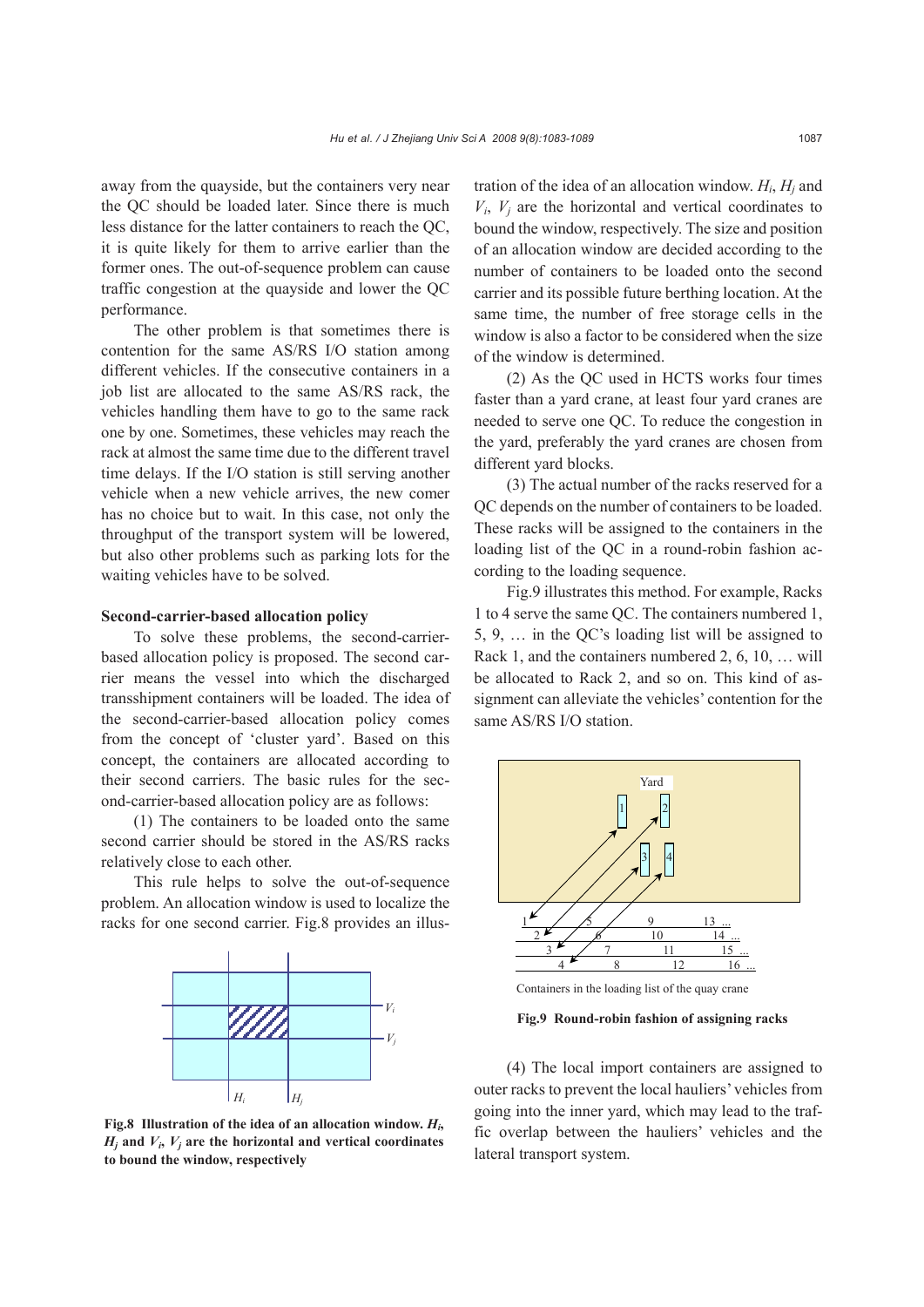# EVALUATION OF YARD SPACE ALLOCATION **POLICIES**

In HCTS, the QC rate is used as a performance indicator to evaluate different yard space allocation policies. In this preliminary evaluation, we conduct four experiments by using different job lists for a mega vessel. A mega vessel is chosen because the allocation policy should be efficient in handing smaller vessels if it can satisfy the turn-around time of a mega vessel.

In the experiments, there are 384 SP-AS/RS racks in the yard, and each rack has 14 bays and 12 tires. The number of yard cranes is 240. The technical parameters related with the SP-AS/RS and yard crane are listed in Tables 1 and 2. The workload distribution used in the experiments is listed in Table 3. All QCs are assigned even workload.

The comparisons of the system performance between the second-carrier-based allocation policy and the randomized allocation policy are shown in Table 4. The system performance is improved by 16.4% on average when the second-carrier-based allocation policy is used, showing that this policy is more effective.

|          |                  | THEN I TURNEY OF THE PHILOLING OF ST THIS IS |  |  |  |
|----------|------------------|----------------------------------------------|--|--|--|
|          |                  | Acceleration/                                |  |  |  |
| Platform | Velocity $(m/s)$ | deceleration $(m/s2)$                        |  |  |  |
| HP       |                  | 03                                           |  |  |  |
| VP       |                  | 03                                           |  |  |  |

**Table 1 Velocity of the platforms of SP-AS/RS**

**Table 2 Parameters of the yard crane** 

| Parameter                         | Value               |
|-----------------------------------|---------------------|
| Hoisting speed                    | $1 \text{ m/s}$     |
| Trolley speed                     | $1.17 \text{ m/s}$  |
| Trolley acceleration/deceleration | $0.2 \text{ m/s}^2$ |
| Mean of aiming time               | 1.5 s               |
| Standard deviation of aiming time | 5 s                 |

**Table 3 Workload distribution** 

|                       | Number  | Number of  | Number of  |
|-----------------------|---------|------------|------------|
| Job list              | of quay | containers | containers |
|                       | cranes  | unloaded   | loaded     |
|                       | 8       | 7776       | 7615       |
| $\mathcal{D}_{\cdot}$ | 8       | 8539       | 7012       |
| 3                     | 8       | 7939       | 7102       |
|                       |         | 8539       | 7012       |

| Job            | Yard alloca- | Quay crane rate (moves/hour) |                 |     |     |     | Improvement     |     |                 |         |        |
|----------------|--------------|------------------------------|-----------------|-----|-----|-----|-----------------|-----|-----------------|---------|--------|
| list           | tion policy  | OC <sub>1</sub>              | OC <sub>2</sub> | OC3 | OC4 | QC5 | OC <sub>6</sub> | QC7 | OC <sub>8</sub> | Average | $(\%)$ |
|                | S            | 51                           | 49              | 50  | 50  | 49  | 49              | 49  | 49              | 49.5    | 15.1   |
|                | R            | 46                           | 40              | 41  | 42  | 45  | 40              | 45  | 45              | 43.0    |        |
| $\overline{c}$ | S            | 51                           | 49              | 50  | 50  | 49  | 50              | 49  | 50              | 49.8    | 17.5   |
|                | R            | 46                           | 41              | 42  | 41  | 42  | 41              | 44  | 42              | 42.4    |        |
| 3              | S            | 51                           | 50              | 50  | 50  | 50  | 49              | 49  | 50              | 49.9    | 17.4   |
|                | R            | 43                           | 42              | 42  | 42  | 42  | 42              | 46  | 41              | 42.5    |        |
| 4              | S            | 51                           | 50              | 51  | 50  | 51  | 49              | 50  | NA              | 50.3    | 15.4   |
|                | R            | 46                           | 41              | 45  | 45  | 41  | 45              | 42  | NA              | 43.6    |        |

**Table 4 Performance comparisons between different yard space allocation policies**

S: second-carrier-based allocation policy; R: randomized allocation policy. \* Refers to the improvement in the average quay crane rate achieved by the second-carrier-based allocation policy compared to the randomized allocation policy

## **CONCLUSION**

The yard operation is an important part of the container terminal operations. To improve the performance of the yard, the SP-AS/RSs are introduced into the yard for storing containers. With the use of them, the unproductive rehandling operations can be eliminated and the space utilization can be increased.

The yard space allocation policy can greatly influence the performance of the entire terminal. In this paper, two allocation policies, namely the 'randomized allocation policy' and the 'second-carrier-based allocation policy' are discussed in detail. The experimental results show that the second-carrier-based policy is quite efficient.